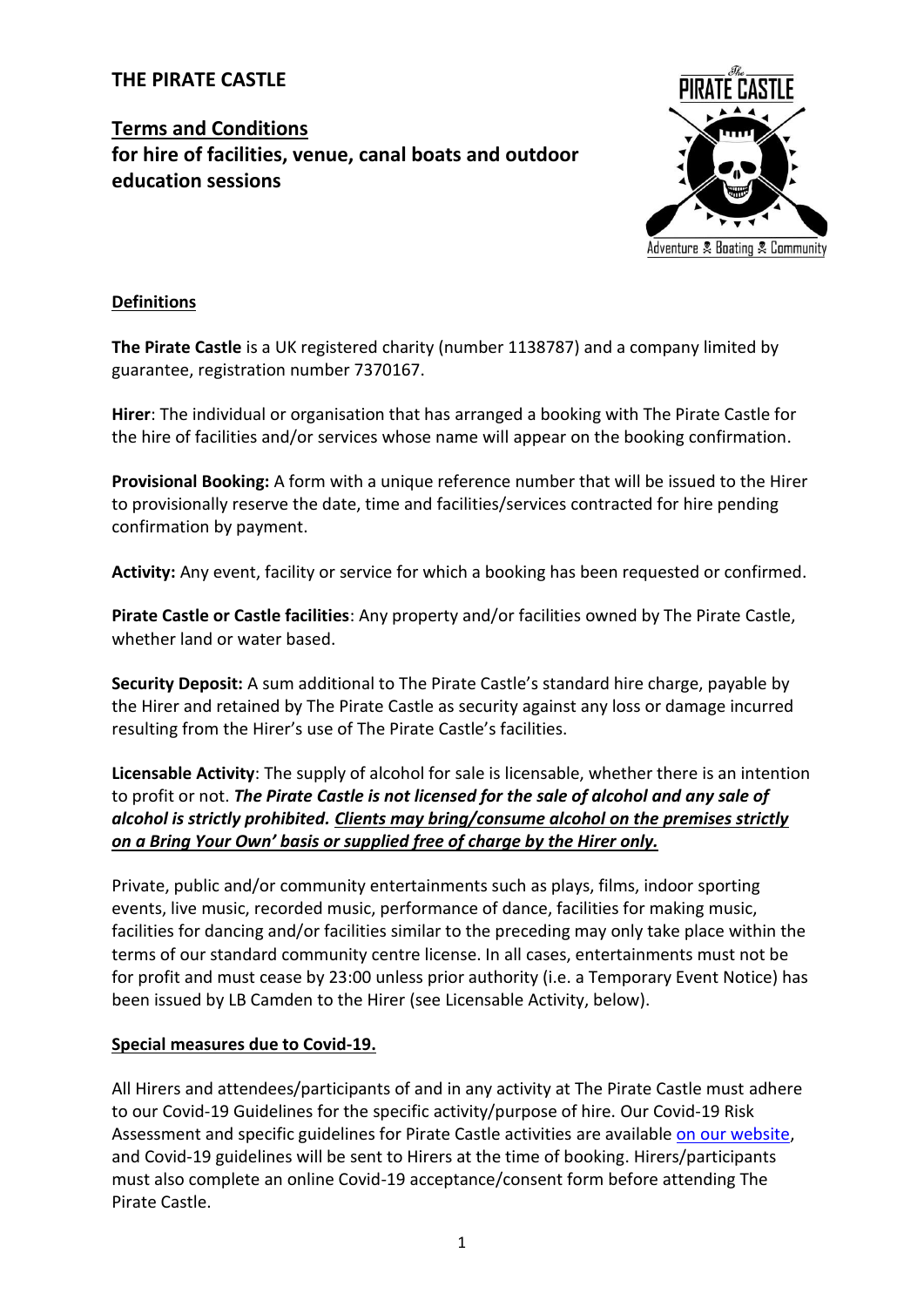#### **Venue Information**

*Access to the venue/facilities is restricted to the start/end times and duration as stated on the booking form. Access before the scheduled start time is not permitted, unless otherwise agreed in writing by The Pirate Castle's staff at the time of booking.*

*The Hirer must vacate the premises by the end of the hire period as stated on the booking form. The Hirer shall pay an extra fee to The Pirate Castle for occupying the premises after the time(s) stated on the booking form, chargeable at The Pirate Castle's current schedule of charges (pending resource availability).*

*Please ensure that enough time is included within the booking timeframe for the Hirer to set up (decorations, furniture, etc.) before the event/activity and clear up afterwards. If the Hirer requires assistance with set up/down, this can be arranged at the time of booking for an additional charge of £20.00 per hour (minimum charge of £20.00). Assistance charges must be added prior to confirming the booking and cannot be added on the date of the event/activity. Please note that we do not offer a full set up/down service, merely assistance to the Hirer.*

Extra fittings, equipment, signs or notices, animals other than Guide/Assistance Dogs, inflammable and/or explosive substances must not be brought into, or used within, The Pirate Castle premises without prior written permission from The Pirate Castle staff. Where approved for use, it is the Hirer's responsibility to ensure that all such equipment is properly maintained, fit for purpose and meets all required safety standards (including PAT testing).

# *In all cases, decorations must only be affixed within The Pirate Castle and/or canal boats using low-adhesive fixings that leave no residue/marks and cause no surface/structural damage.*

The Hirer must remove all items brought into the premises at the end of the hire period, unless prior agreement from an employee of The Pirate Castle has been obtained in writing. The Hirer is responsible for clearing up after the activity and ensuring that the premises are clean and tidy, with all furniture/equipment put away prior to vacating the venue. All rubbish must be cleared and placed in the refuse sacks provided and recyclables suitably bagged for disposal.

### **Payment Terms for venue hire, group paddlesport sessions and canal boating**

**Booking requested more than 2 weeks prior to the event/activity**: 50% deposit against the full balance (including any security deposit) required **within 3 days** of issuing the provisional booking to the Hirer. Final balance payable no later than 2 weeks prior to the event/activity.

**Booking requested 2 weeks or less prior to the event/activity**: full payment required **within 3 days** of issuing the provisional booking to the Hirer to secure the booking.

# **Payment Terms for scheduled community activities including Holiday Schemes, after school/weekend 'Pirate Club' youth sessions, 'Upperdeckers', 'Paddle Fit' and 'Family Day' activities**

Full payment required within 1 working day of placing a booking request and/or issue of a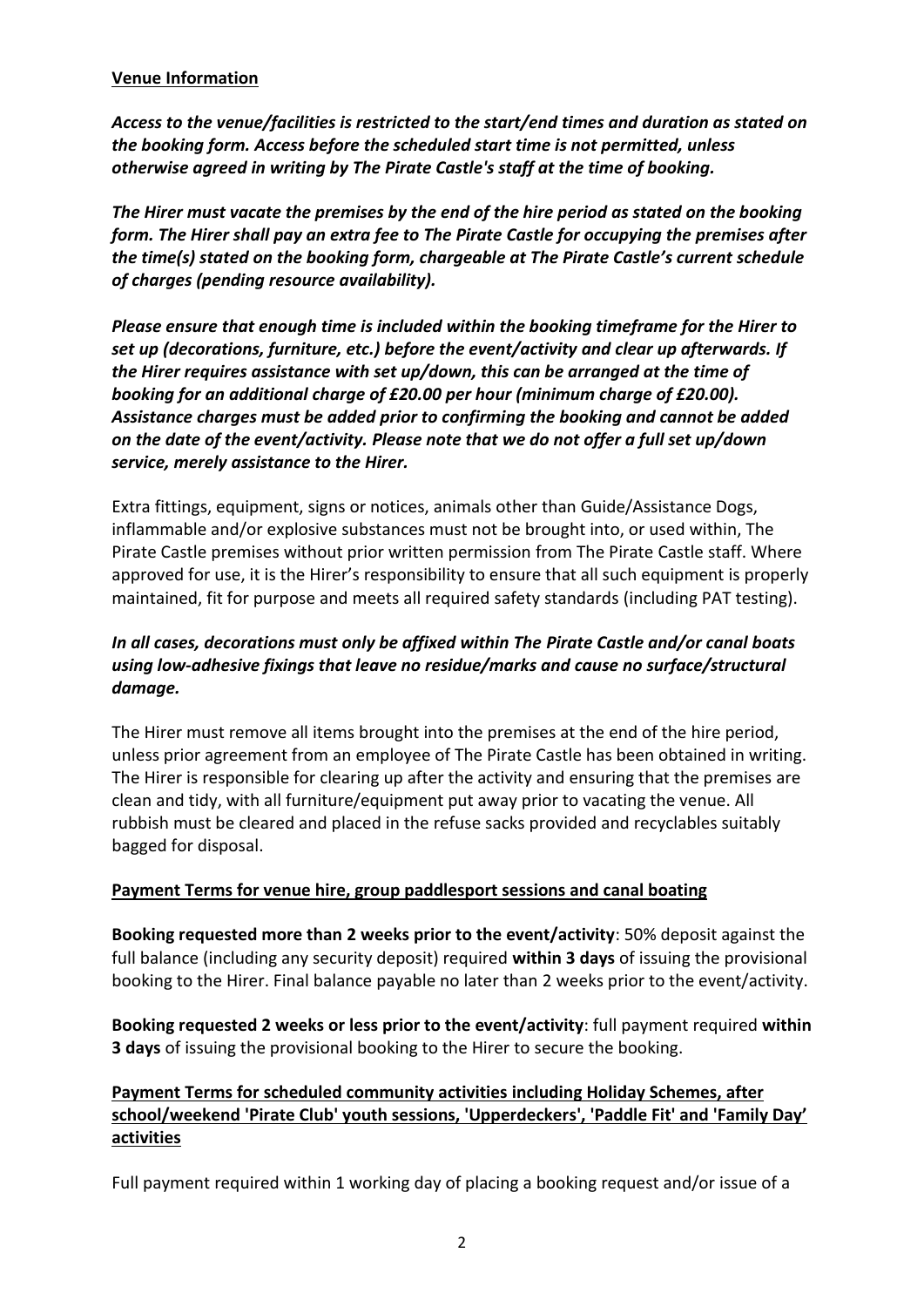provisional booking, unless otherwise agreed in writing by a member of The Pirate Castle's staff. All scheduled community activity bookings are non-refundable and non-exchangeable.

## *If payment is not received in line with the stated payment terms above and alternative payment arrangements have not been previously agreed in writing by an employee of The Pirate Castle, The Pirate Castle has the right to cancel the booking without further notice.*

Payment (including any required security deposit), must be made by electronic bank transfer (BACS / Faster Payment) alone. **Due to Covid-19, we cannot currently accept cheques or cash other than in exceptional circumstances and agreed in writing with a member of The Pirate Castle's staff.** Bank payment information will be supplied to the Hirer with the provisional booking. The booking will be confirmed upon receipt of payment. If a cheque is returned unpaid by the bank then the Hirer will be responsible for the bank charges incurred by The Pirate Castle plus a £10 administration charge.

Security Deposit: The Pirate Castle will refund the balance of any Security Deposit to the Hirer after the activity has taken place, less any deduction for any loss, damage or expense (including any additional cleaning costs) arising out of the Hirer's use of The Pirate Castle's facilities.

### **Cancellation and Amendments**

The Pirate Castle will only cancel a booking due to circumstances beyond our control or for safety considerations. For example, if a facility becomes unusable or scheduled staff are unexpectedly unavailable and suitably qualified replacements cannot be sourced. On occasion, bookings may be cancelled if the venue or facility is required for a specialist activity. This includes the premises being required for use as a Polling Station for a Parliamentary or Local Government election, by-election or referendum.

If a booking is cancelled by The Pirate Castle after a booking has been confirmed (with payment), the Hirer will receive a full refund of payments made, including any Security Deposit, as applicable.

If a booking is cancelled by a Hirer then the following cancellation charges will apply:

- Bookings cancelled **over 4 weeks before** the scheduled activity was due to take place: The Pirate Castle will retain 25% of the cost (equivalent to half the deposit).
- Bookings cancelled **between 2 and 4 weeks before** the scheduled activity: The Pirate Castle will retain 50% of the cost (equivalent to the full deposit).
- Bookings cancelled **less than 2 weeks before** the scheduled activity: no refund due.

The Pirate Castle reserves the right to charge an administration fee of £25 for any substantial amendments made to a booking at the request of a customer after the booking has been confirmed.

In all cases of cancellation by the Hirer, any security deposit that has been paid will be refunded in full.

*Bookings for The Pirate Castle's scheduled community activities are non-refundable and non-exchangeable. These include Holiday Schemes, after school/weekend 'Pirate Club' youth sessions, 'Upperdeckers', 'Paddle Fit' and 'Family Day' activities.*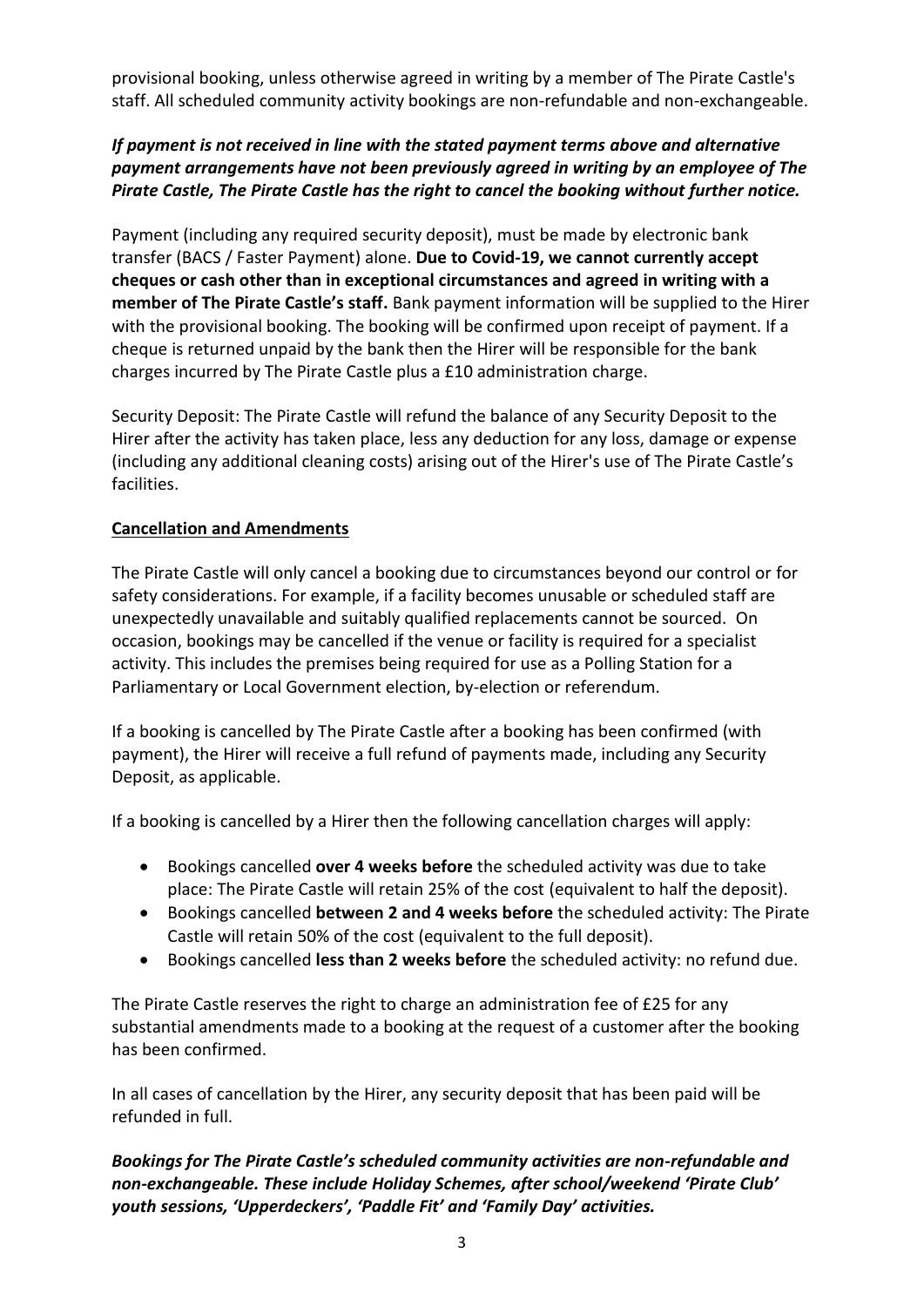The Pirate Castle may, in exceptional circumstances, agree to waive cancellation charges at its discretion. However, if The Pirate Castle has incurred any unrecoverable costs related to the booking, then a charge will always be made to cover these costs.

# **Licensable Activities**

If the booking involves any activity that is beyond the scope of The Pirate Castle's community centre entertainment licence, the Hirer must arrange a meeting with a member of The Pirate Castle's staff to discuss and make arrangements for the activity. Licensable activities include the sales of alcohol and/or entertainments taking place after 23:00.

All costs relating to applying for a Temporary Events Notice (TENS) from LB Camden are payable by the Hirer. If a licensable activity is planned by the Hirer or found to be taking place and The Pirate Castle has not been informed and/or a TENS has not been granted, the booking/activity will be immediately cancelled and no refund to the Hirer will be due.

#### **No-Show or Late Arrival**

If the Hirer and/or members of their group arrives late for a booking or does not attend on the agreed date/time, then the originally agreed finishing time and charge for the entire booking will stand. Latecomers for paddlesport sessions will not be able to participate once the instructors are on the water due to safety considerations. Latecomers for canal boat cruises and/or Boat Handling Experience Days will not be able to participate once the boat has departed from The Pirate Castle.

*Please note: due to Covid-19, the Hirer and all participants must arrive at The Pirate Castle for the start time of their booking. Until further notice, we cannot let anyone into the building before or after their booked start time.*

### **Consent Forms**

All paddlesport and canal-based activities require individual consent forms, **including agreement to/acceptance of our current Covid-secure guidelines**, to be completed and submitted online prior to the activity taking place. No access to activities will be provided until such forms have been completed in full and supplied to The Pirate Castle. The Consent information provided must be factually correct. Any individual found to be younger than the minimum age of 8 years will not be able to participate in paddlesport activities.

All hall-based activities require group Covid-19 guidelines acceptance/agreement forms to be completed and submitted by the Hirer online prior to the activity taking place. **The Hirer will be responsible for ensuring their group complies with our Covid-secure guidelines for hall users and for ensuring recording of attendee information to comply with the NHS Test & Trace service.** Where the Hirer is not keeping records of all participants in their activity, individual forms must be completed by each participant to ensure compliance with the NHS Test & Trace service.

The link to the specific consent/acceptance forms will be issued at the time of provisional booking.